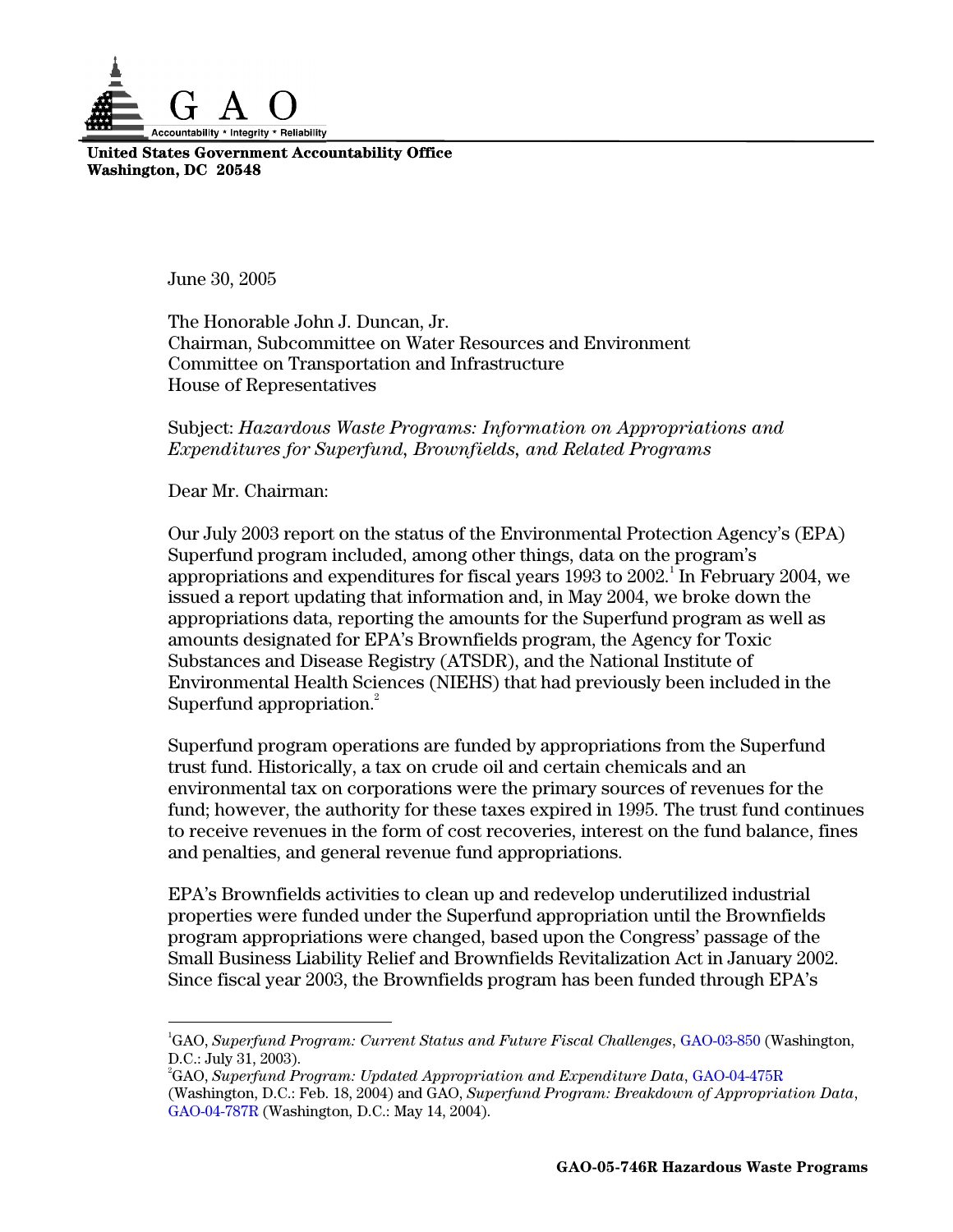these activities directly, rather than through the Superfund program. Environmental Program Management and State and Tribal Assistance Grants appropriations, rather than Superfund. ATSDR and NIEHS—both under the Department of Health and Human Services—are responsible for certain Superfundrelated activities. ATSDR is responsible for carrying out health-related activities; and NIEHS is responsible for basic research and worker training and education programs. Since fiscal year 2001, the Congress has provided ATSDR and NIEHS with funding for

these activities directly, rather than through the Superfund program.<br>Our three reports<sup>3</sup> primarily focused on the Superfund program and included information on ATSDR, NIEHS, and the Brownfields program only for those fiscal years when their hazardous waste-related activities were funded through the Superfund program appropriations. To supplement the information in these reports, you asked us to determine the total funding and expenditure levels for EPA's Superfund and Brownfields programs and the Superfund-related programs of the ATSDR and NIEHS for fiscal years 1993 to 2005.

As enclosure I shows, total funding for the Superfund and Brownfields programs and the Superfund-related programs of the ATSDR and NIEHS, in current year dollars, remained relatively constant from fiscal year 1993 to fiscal year 2005. In inflationadjusted dollars, however, the total funding for these programs decreased from about  $\$1.9$  billion in fiscal year 1993 to about  $\$1.5$  billion in fiscal year 2005. $^4$  Enclosure II shows information on expenditures for these programs for fiscal years 1993 through 2004. For fiscal years 1993 through 1998, the Brownfields expenditures are included within the Superfund expenditures and cannot be readily separated because, according to EPA, the Brownfields expenditures were not tracked separately in the agency's financial system. Also, NIEHS' expenditure records prior to fiscal year 1998 are no longer available because of its records retention policies. Furthermore, obligation data are presented for ATSDR because expenditure data were not readily available. Nevertheless, although incomplete, the available expenditure data indicate that, similar to the funding data, from fiscal year 1993 through 2004, the expenditures were relatively constant, in current year dollars; but, in inflation-adjusted dollars, they fluctuated over the period.

 auditing standards. 3 In preparing this report, we relied on our prior work on EPA's Superfund program, supplemented where appropriate through discussions with EPA, ATSDR, and NIEHS budget officials. We determined that the appropriations and expenditure data were sufficiently reliable for our analysis through our interviews with agency officials and reviews of the agencies' financial statement audit reports. We conducted our review from February through May 2005 in accordance with generally accepted government

 $\overline{a}$ 

 $^{3}$ [GAO-03-850,](http://www.gao.gov/cgi-bin/getrpt?GAO-03-850) [GAO-04-475R,](http://www.gao.gov/cgi-bin/getrpt?GAO-04-475R) and [GAO-04-787R.](http://www.gao.gov/cgi-bin/getrpt?GAO-04-787R)

<sup>4</sup> We adjusted the current year dollars for inflation using the Gross Domestic Product (Chained) Price Index, with 2004 as the reference year.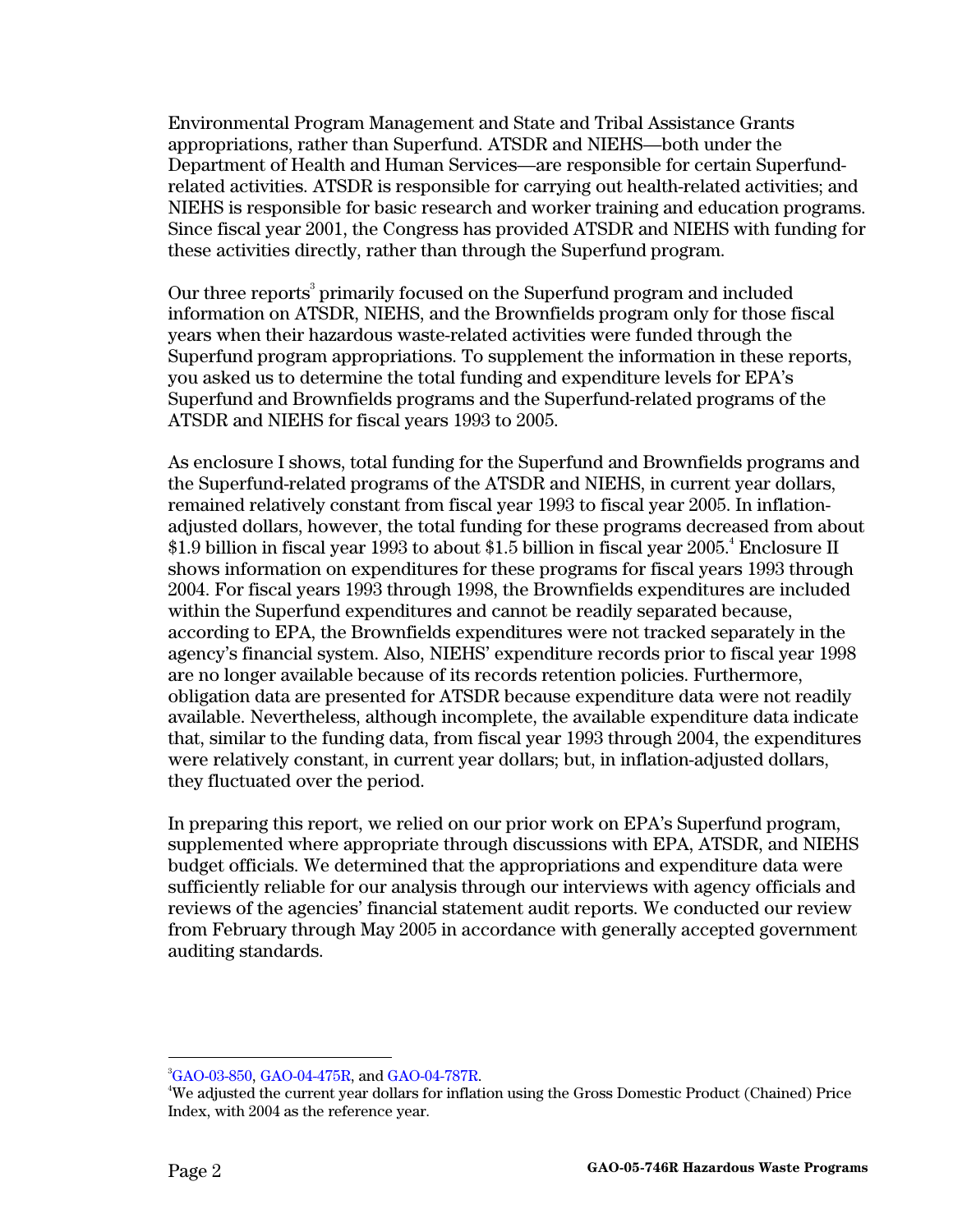We provided ATSDR, NIEHS, and EPA with a draft of this report for their review and comment. ATSDR and NIEHS did not provide comments while EPA provided technical comments, which we have incorporated in this report as appropriate.

 $- - - - -$ 

As agreed with your office, unless you publicly announce its contents earlier, we plan no further distribution of this report until 5 days after the issue date. At that time, we will send copies of this report to the appropriate congressional committees; the Administrator, EPA; the Secretary of Health and Human Services; and other interested parties. We will also make copies available to others upon request. In addition, the report will be available at no charge on the GAO Web site at [http://www.gao.gov.](http://www.gao.gov/)

If you or your staff have any questions concerning this report, please call me at (202) 512-3841. Key contributors to this report were Jerry Laudermilk, Judy Pagano, and Vincent P. Price.

Sincerely yours,

Jehn BStyr

John B. Stephenson Director, Natural Resources and Environment

Enclosures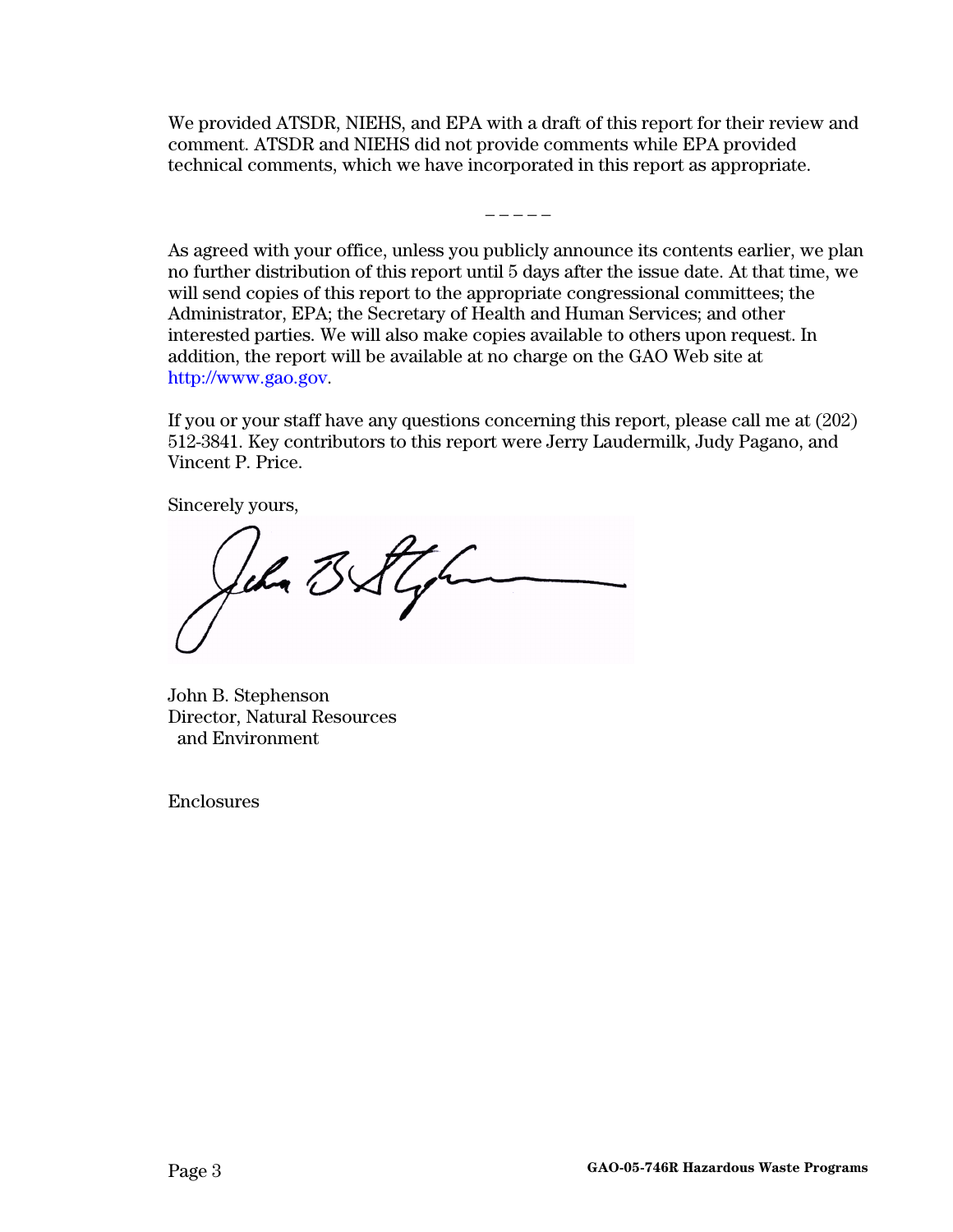## **Funding for the Superfund, Brownfields, ATSDR, and NIEHS Programs, Fiscal Years 1993 through 2005<sup>a</sup>**

| <b>Dollars in millions</b>                |                     |         |         |         |               |         |         |         |         |         |         |         |         |
|-------------------------------------------|---------------------|---------|---------|---------|---------------|---------|---------|---------|---------|---------|---------|---------|---------|
|                                           | <b>Fiscal years</b> |         |         |         |               |         |         |         |         |         |         |         |         |
|                                           | 1993                | 1994    | 1995    | 1996    | 1997          | 1998    | 1999    | 2000    | 2001    | 2002    | 2003    | 2004    | 2005    |
| Program funding in current year dollars   |                     |         |         |         |               |         |         |         |         |         |         |         |         |
| Superfund <sup>b</sup>                    | \$1,467             | \$1,379 | \$1,224 | \$1,195 | \$1,239       | \$1,279 | \$1,273 | \$1.178 | \$1.179 | \$1,175 | \$1,265 | \$1,258 | \$1,247 |
| <b>Brownfields</b> <sup>c</sup>           | $0^{\circ}$         |         | 2       | 8       | 37            | 89      | 91      | 92      | 91      | 95      | 167     | 170     | 164     |
| ATSDR <sup>d</sup>                        | 60                  | 67      | 69      | 59      | 64            | 74      | 76      | 70      | 75      | 78      | 82      | 73      | 76      |
| <b>NIEHS<sup>®</sup></b>                  | 52                  | 53      | 59      | 52      | 54            | 61      | 63      | 63      | 63      | 70      | 76      | 78      | 80      |
| <b>Total</b>                              | \$1.579             | \$1.500 | \$1.354 | \$1.314 | \$1<br>394. ا | \$1.503 | \$1,503 | \$1,403 | \$1,408 | \$1.418 | \$1,590 | \$1,579 | \$1,567 |
| Program funding in constant 2004 dollars' |                     |         |         |         |               |         |         |         |         |         |         |         |         |
| Superfund <sup>b</sup>                    | \$1.797             | \$1.654 | \$1.437 | \$1,377 | \$1.403       | \$1.431 | \$1.406 | \$1,275 | \$1.247 | \$1.220 | \$1,290 | \$1,258 | \$1,223 |
| <b>Brownfields</b> <sup>c</sup>           | $0^{\circ}$         |         | 2       | 9       | 42            | 100     | 100     | 100     | 96      | 99      | 170     | 170     | 161     |
| ATSDR <sup>d</sup>                        | 73                  | 80      | 81      | 68      | 72            | 83      | 84      | 76      | 79      | 81      | 84      | 73      | 75      |
| <b>NIEHS<sup>d</sup></b>                  | 64                  | 64      | 69      | 60      | 61            | 68      | 70      | 68      | 67      | 73      | 78      | 78      | 78      |
| <b>Total</b>                              | \$1.934             | \$1.799 | \$1.589 | \$1.514 | \$1.578       | \$1.682 | \$1,660 | \$1.519 | \$1,489 | \$1.473 | \$1.622 | \$1.579 | \$1,537 |

source: EPA, ATSDR, and NIEHS data.<br>°For purposes of this analysis, we excluded all emergency supplemental appropriations designated specifically for homeland security purposes.

b Superfund program funding is the enacted appropriations excluding amounts designated for the Brownfields, ATSDR, and NIEHS

programs.<br>°Brownfields funding includes amounts received through the Superfund appropriations for fiscal years 1993 through 2002 and direct appropriations for fiscal years 2003 through 2005.

 d ATSDR and NIEHS funding includes amounts received through the Superfund appropriations for fiscal years 1993 through 2000 and direct appropriations for fiscal years 2001 through 2005.

 e The amount designated for the Brownfields program in fiscal year 1993 was \$0.15 million in current year dollars and \$0.18 in constant year 2004 dollars.

 f We adjusted the current year dollars for inflation using the Gross Domestic Product (Chained) Price Index, with 2004 as the reference year.